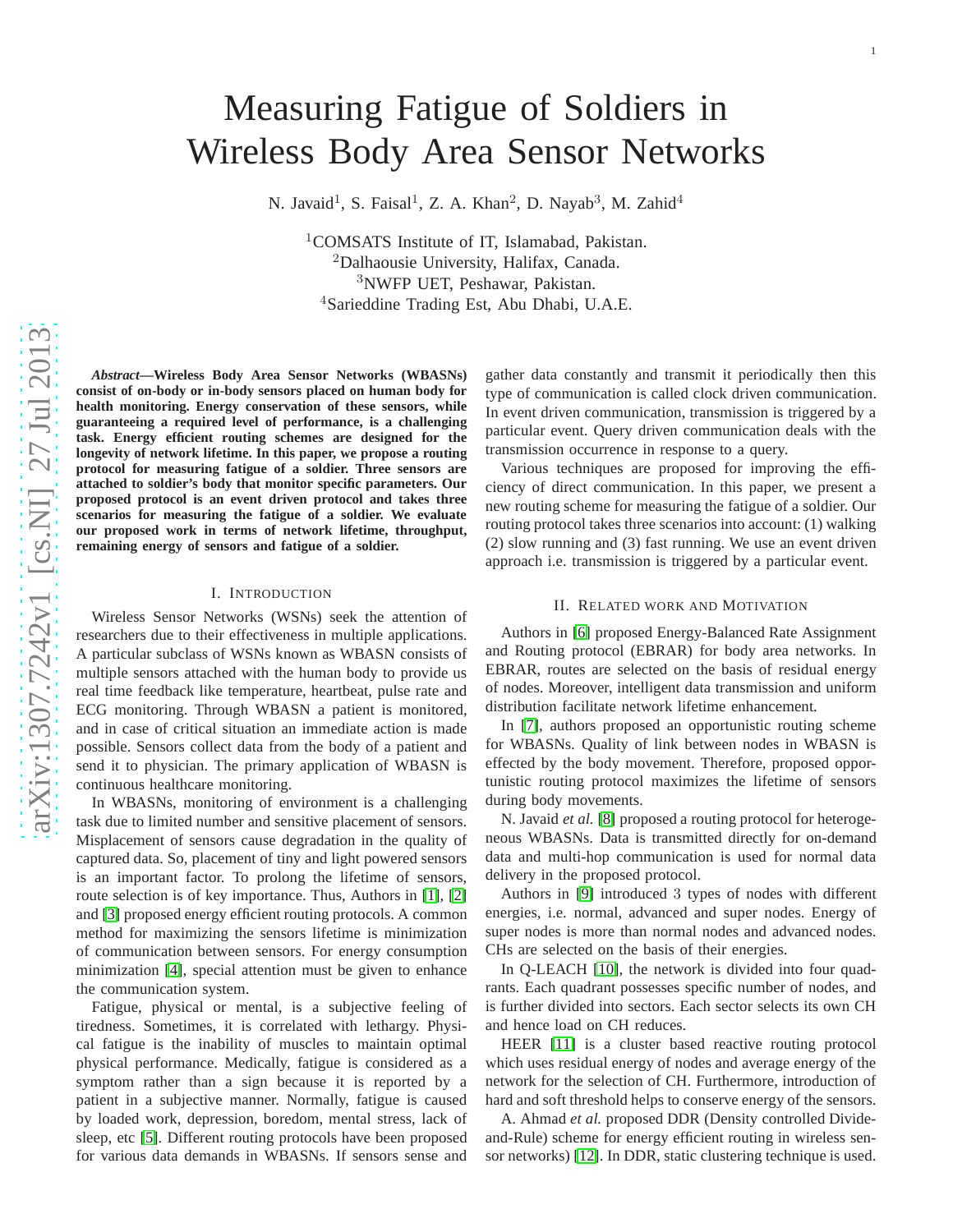Nodes are distributed uniformly in the network and randomly in the clusters. In DDR, network is divided into segments. Each segment is designed such that distance between CH and nodes, and between CH and base station is reduced. After every round new CH is selected in each segment with the ability of fixed number of CH in each round. CH is selected such that its distance from central reference point is minimum. In every segment mutihop communication strategy is adopted.

Authors in [\[13\]](#page-4-12) present a system in which multiple sensors are attached with the body to monitor various body parameters such as, heart activities. It is a radio based wireless network technology.

Authors in [14] conducted a comprehensive survey on different architectures used in WBASNs for ubiquitous healthcare monitoring. Various standards and devices used in these architectures, and finally the influence of path loss in WBANs are also provided.

According to our knowledge, existing routing protocols in WBASNs are mainly concerned with energy efficiency of nodes. Thus, we propose a routing protocol to consider specific real time mobility scenarios like walking, slow running and fast running with an additional capability to measure fatigue.

### III. PROPOSED PROTOCOL

For the improvement of security, we must know the physical status of soldiers. An important factor in physical status of soldier is fatigue. If we know the state of fatigue in soldiers then we can send backup to them. In this proposed protocol, we measure the fatigue of a soldier through WBASN. Sensors collect several body parameters of a soldier, send this data to Base Station (BS) placed on body and BS sends it back to headquarter. The main problem in WBASNs is the limited energy of sensors. So, an efficient routing protocol is needed for maximizing the lifetime of sensors. In this paper, we propose a protocol for measuring the fatigue of a soldier and also a routing protocol for maximizing the lifetime of sensors.

#### *A. Placement of sensors*

We place three sensors on the body of a soldier, each of which has a specific attribute to sense. Sensors that are placed on the body are:

- $\rightarrow$  Temperature sensor
- $\rightarrow$  Blood glucose level sensor
- $\rightarrow$  Heartbeat sensor
- $\rightarrow$  BS

*1) Temperature sensor:* This sensor is placed on the fingertip of soldier to measure the temperature.

*2) Blood Glucose level sensor:* The purpose of this sensor is to check glucose level in the blood of soldier. It is positioned on fingertip. As glucose level can only be checked by taking blood samples, so we assume that sensor takes the blood samples periodically and checks glucose level in the blood.

*3) Heartbeat sensor:* This sensor is placed on heart of soldier to measure heartbeat.

*4) BS:* BS is placed on the wrist of soldier. We assume that BS do not have battery problem and is enriched with energy. All the above three sensors (temperature, blood glucose level and heartbeat) send data to BS. Fig. 1 shows the placement of nodes on soldier.



Fig. 1. Placement of nodes on soldier's body

## *B. Scenarios*

Following are the scenarios for measuring the fatigue of soldier:

- $\rightarrow$  Soldier is walking
- $\rightarrow$  Soldier is running slowly
- $\rightarrow$  Soldier is running very fast

*1) Walking:* When soldier is walking, temperature of the body increases slowly. We assume that initially body temperature of soldier is normal. When soldier starts to walk, temperature sensor starts to sense the body temperature. Initially, transmitter of sensor does not transmit data to BS because the body temperature of soldier is slowly increasing and is not in danger. Sensor remains in sleep mode for a specific period of time. Whenever body temperature crosses threshold limit, transmitter sends data to BS.

Heartbeat sensor checks the heart rate of soldier. At the beginning, heartbeat of soldier is normal. When soldier starts to walk, heartbeat slowly increases. Sensor remains in sleep mode for normal heartbeat. Heartbeat sensor is triggered whenever palpitations cross a predefined threshold level.

Blood glucose level sensor measures glucose level in the blood of soldier. Blood glucose level of a person decreases while walking. We assume that sensor takes blood samples periodically and compare the sensed value with threshold that is predefined. If the sensed value decreases from the threshold then sensor sends data to BS which is an alarm that glucose level in blood of soldier is less.

During walk, temperature and heartbeat of soldier increases and glucose level in blood decreases with time. This means that energy of soldier is being consumed. Sensors sense the values and send it to the BS that is placed on wrist of the soldier. BS checks received data and also the current energy of soldier. If state of fatigue is achieved then BS sends data to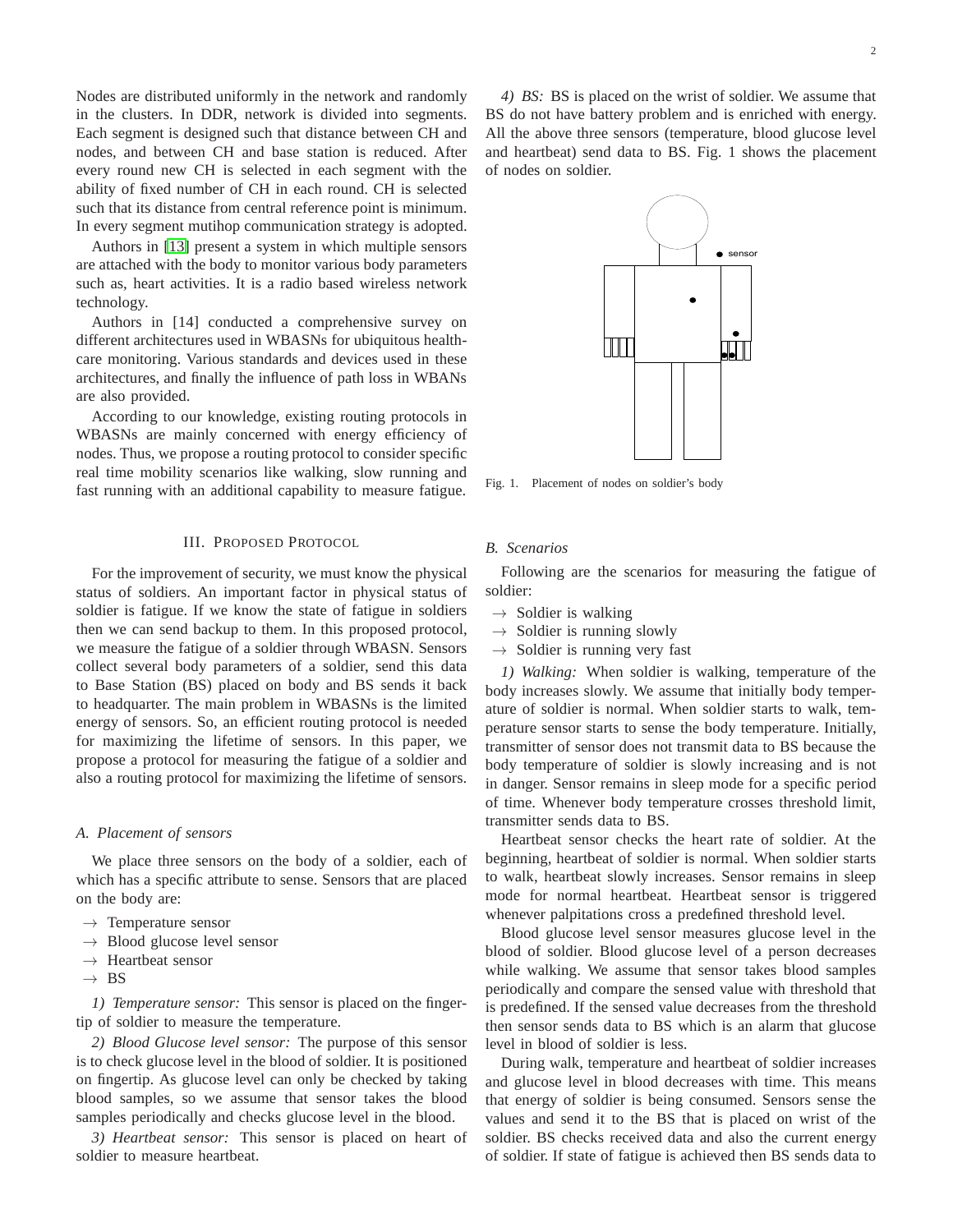head quarter. For fatigue state we use Harris Benedict Formula. i.e.

$$
A = (13.75 \times weight(kg))
$$
 (1)

$$
B = (5.003 \times height(cm))
$$
 (2)

$$
C = (6.775 \times age(years))
$$
 (3)

$$
BMR = 66.5 + A + B - C \tag{4}
$$

Basal Metabolic Rate (BMR) is the amount of energy required to maintain normal metabolic rate of the body. This is the energy required for the functioning of vital body parts like heart, lungs, kidneys, liver, nervous system and skin. We take this amount of energy as minimum energy of soldier and if a soldier's condition meets this level then this is called as 'state of fatigue'.

*2) Slow Running:* If soldier is running slowly then sensors sense heartbeat, temperature and glucose level in blood. However, in this scenario the heartbeat, temperature and glucose level reach the threshold earlier than walking.

*3) Fast Running:* In this scenario soldier is running at very high speed. So, in this case the fatigue state comes earlier than walking and slow running.

## IV. RADIO MODEL FOR TRANSMISSION

Here we discuss how much energy of sensors is consumed during transmission. In this paper, we use the energy consumption model used in [\[15\]](#page-4-13), and is summarized in the following equations.

$$
E_{tx} = E_{TXelec} \cdot k + E_{amp} \cdot (n) \cdot k \cdot d^n \tag{5}
$$

$$
E_{rx} = E_{RXelec} \cdot k \tag{6}
$$

Where,  $E_{tx}$  is the transmission energy, reception energy  $E_{rx}$ ,  $E_{TXelec}$  denotes the energy dissipated by radio to run the circuitry for the transmitter,  $E_{RXelec}$  represents the energy dissipated by radio to run the circuitry of the receiver,  $E_{amp}$  is the energy for transmit amplifier,  $n$  is the path loss exponent. Its value is 3.38 for line of sight communication and for non line of sight communication its value is  $5.9. k$  shows the number of transmitted bits. Heartbeat sensor transmits 240 bits, while blood glucose level sensor and temperature sensor transmit 2400 bits data [\[15\]](#page-4-13).

TABLE I RADIO MODEL PARAMETERS

| <b>Parameters</b>                                 | Value                      |
|---------------------------------------------------|----------------------------|
| Initial energy $E_0$                              | $0.3$ J                    |
| Transmitting and receiving energy $E_{TXelect}$   | 16.7nJ/bit                 |
| Transmitting and receiving energy $E_{RX\,elect}$ | 36.1 nJ/bit                |
| Amplification energy $E_{amp}$                    | 1.97 nJ/bit/m <sup>2</sup> |

Fig. 2 shows the transmission of data from nodes to server. Firstly, nodes sense data then they transmit it to the BS on the wrist of soldier. BS then transmit received data to server through mobile station.

### V. SIMULATION AND RESULTS

We use MATLAB [\[16\]](#page-4-14) for simulation purpose. Radio model parameters used in simulations are shown in table 1. For simulations purpose, nodes are distributed as shown in Fig. 1. BS is placed on the wrist of soldier. All the three nodes send data to BS directly if threshold value is satisfied. We take 5 simulations to find average for each scenario and plot average results with 90% confidence interval. In simulations we assume that walking speed of soldier is 3.0 miles per hour, slow running scenario speed is 5.0 miles per hour and fast running the speed of soldier is 7.0 miles per hour. Our goals in conducting simulations are,

- $\rightarrow$  Measuring the fatigue of the soldier while walking, running slowly and running very fast.
- $\rightarrow$  Extension of node lifetime.

Fig. 3 shows graph of alive nodes verses rounds. Round means network operation time in which nodes send data to BS. We assume that duration of a round is one second. In Fig. 3 , we can see that in walking scenario the lifetime of nodes is more than slow running and fast running scenarios. If soldier is walking, his/her activity is less and nodes do not send data more often. From activity we mean heartbeat, body temperature and glucose level of blood. Fig. 3 shows that sensor lifetime of walking scenario is more than slow running and fast running scenarios because, when a soldier is running the heartbeat and temperature increases and glucose level decreases quickly. So in fast running scenario, nodes send data to BS after very short interval of time which decreases the lifetime of nodes. Similarly in slow running scenario nodes send data to BS when nodes detect change in heartbeat, temperature and glucose level in blood which is comparatively less then fast running scenario. It results in better network lifetime for slow running scenario as compared with fast running scenario.



Throughput of nodes is shown in Fig. 4. We assume that the number of packets sent to BS are successfully received. In Fig. 4, we can see that when soldier is walking, throughput is less as compared with slow running and fast running scenarios.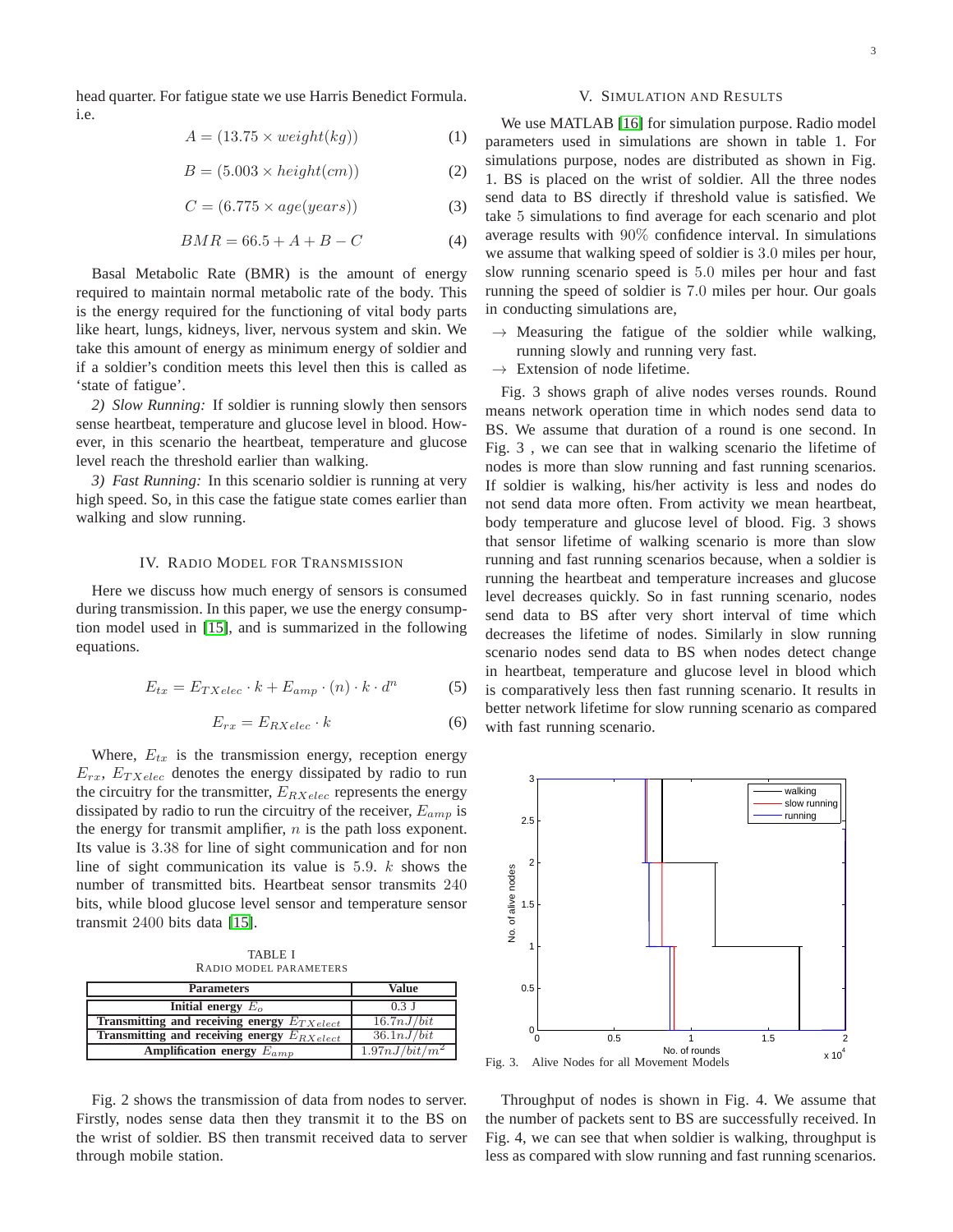



Fig. 2. Transmission of Data

Because, throughput is related with the heartbeat of soldier and heartbeat has a direct relation with the body temperature. So, in first scenario when a soldier is walking, his/her heartbeat is normal and throughput is less. Now, when the soldier is running fast, his/her temperature raises because of increased heartbeat and number of packets sent to BS increases.



In measuring the fatigue of soldier we set a threshold by using the Harris Benedict Formula. The threshold 1500 (joules) is set in our simulations. Fig. 5 shows the fatigue of soldier. We see that when soldier is walking, his state of fatigue comes later compared with slow and fast running scenarios because the activity of soldier's body is less and the energy is not consumed at faster rate. In fast running scenario the heartbeat and temperature increases at a faster rate which decreases the glucose level continuously. Therefore, soldier reaches his fatigue level much earlier.

Fig. 6 shows the remaining energy of nodes in the network. In network every node has 0.3 joules energy. So total energy of nodes in the network is 0.9 joules. In fast running scenario,



the activities of soldier are much greater than the walking scenario, and sensors are busy in getting the data from soldier's body and drain off their energy more quickly than the walking scenario. It can be seen that in slow running scenario the energy consumption is a bit less than fast running scenario.

Table 2 shows analytical comparison of the nodes in three scenarios. From table we can see lifetime of the nodes in walking scenario is more than the slow and fast running scenarios.

TABLE II COMPARISON OF LIFETIME AND THROUGHPUT

| <b>Protocol</b> | First node dead<br>(round) | Last node dead<br>(round) | <b>Throughput</b>    |
|-----------------|----------------------------|---------------------------|----------------------|
| <b>Walking</b>  | 8116                       | 17010                     | $2.22 \times 10^{4}$ |
| <b>Slow</b>     | 7114                       | 8854                      | $2.27 \times 10^{4}$ |
| running         |                            |                           |                      |
| Fast            | 7015                       | 8617                      | $2.28 \times 10^{4}$ |
| running         |                            |                           |                      |